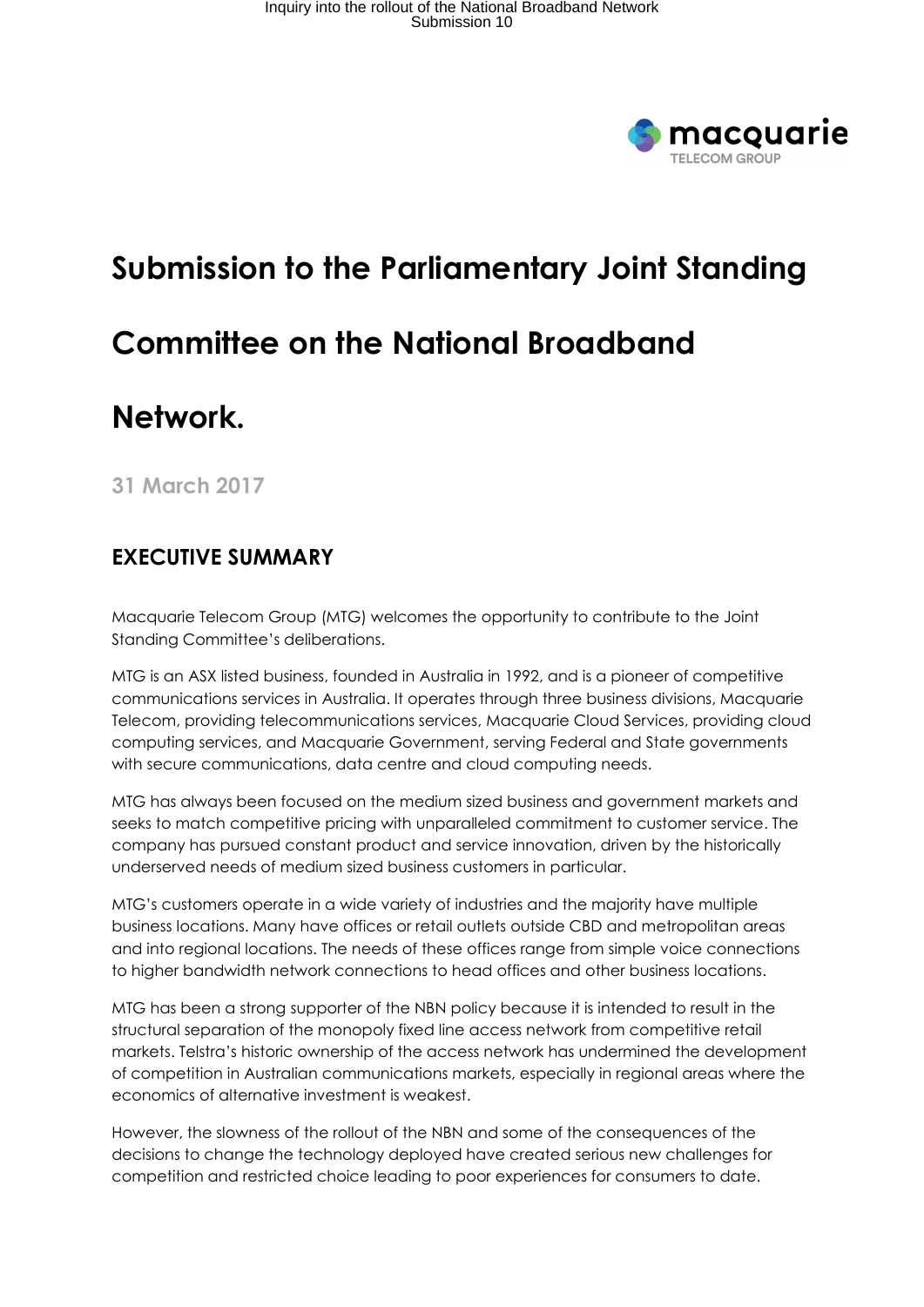## Inquiry into the rollout of the National Broadband Network Submission 10

There continues to be lack of an effective wholesale market for NBN services. This disproportionately disadvantages smaller, niche and new entrant retail carriers because wholesale services are required to allow them to use the NBN to deliver competitive retail services.

This is especially the case in relation to RSPs focused on corporate and business or regional customers.

The slow and stop-start rollout of the NBN has encouraged a wave of industry consolidation that has effectively removed "pure wholesale" infrastructure from the market. Instead, the infrastructure connecting NBN to national and international networks has become consolidated in the hands of vertically integrated large retailers.

Also at heart of the failure of the wholesale market to develop is the effect of the 121 NBN Points of Interconnection (PoIs), NBN's two part pricing construct and NBN's products set. RSPs outside the three or four largest – all of which have their own retail businesses – do not have scale to economically deploy at 121 PoIs.

For example, there is no nationally available NBN wholesale product to deliver voice only, or business grade, high quality services. This contrasts with retail markets, where Optus and Telstra are able to provide voice and high speed, business grade links for corporate and business customers as and when NBN replaces the legacy network. Although both Optus and Telstra offer some wholesale NBN "aggregation" services, they do not offer the same features and products they provide to their own retail customers.

As a result, if a business with a branch in a regional area becomes NBN connected at that location, it is very likely that only Telstra and Optus will be providing business grade services to that location. This results in the operators like MTG, who are otherwise highly competitive for the metro and CBD business of that customer, struggling to win or maintain the business if the customer has an important footprint in regional areas.

This is exacerbated because of NBN's CVC pricing construct. It is not until an RSP has a significant number of connections that it can economically purchase CVC in that area and directly connect to the PoI. Through this period of attaining scale, the RSP is reliant on a wholesale aggregation service which, in turn, makes customer acquisition highly problematic and uneconomical.

MTG recommends NBN step in to provide services during this period of market failure, or until such time as the wholesale market has evolved to offer RSPs competitive choice. This would mean delivering NBN services from regional customer premises to CBD hand off locations across the full range of NBN services, but especially for voice only and higher bandwidth, SLA-grade business services.

In addition, MTG is seeing significant issues arising at a practical level in the processes to transfer individual customers from legacy networks onto the NBN.

While these may be no more than teething problems, the addition of other access technologies to the NBN product mix has meant there are more circumstances where they are arising. This is simply because the process of interconnection differ between different "last mile" access technologies connecting customer premises to the NBN.